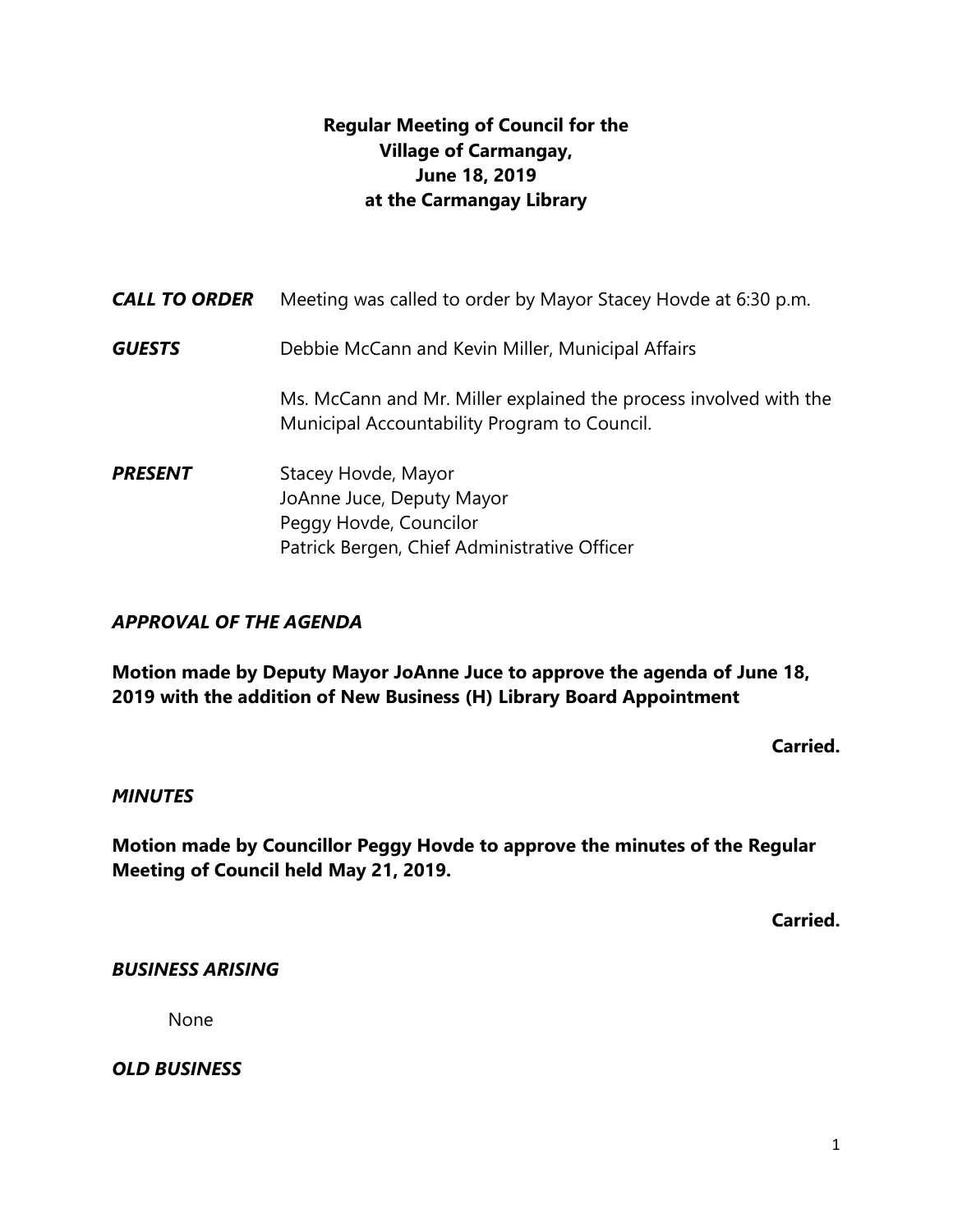None

### *PUBLIC WORKS REPORT*

CAO Bergen reviewed the public works as detailed in the agenda.

#### *ADMINISTRATOR REPORT*

CAO Bergen reviewed the administrator report as detailed in the agenda.

#### *CORRESPONDENCE*

CAO Patrick Bergen received correspondence from a resident that had potential FOIP concerns. The information that can be publicly available will be released once confirmed.

#### *FINANCIAL REPORT*

**Motion made by Deputy Mayor JoAnne Juce to accept financial report as presented.** 

**Carried.**

## *NEW BUSINESS*

a) **Motion made by Deputy Mayor JoAnne Juce to direct staff to address the volume of citizen information requests with a new process and bring to Council for consideration.** 

**Carried.**

- b) Council provided some dates they would be available for a special meeting to review the draft MDP.
- c) Council reviewed the provided information regarding the 2019 Rec Board Levy.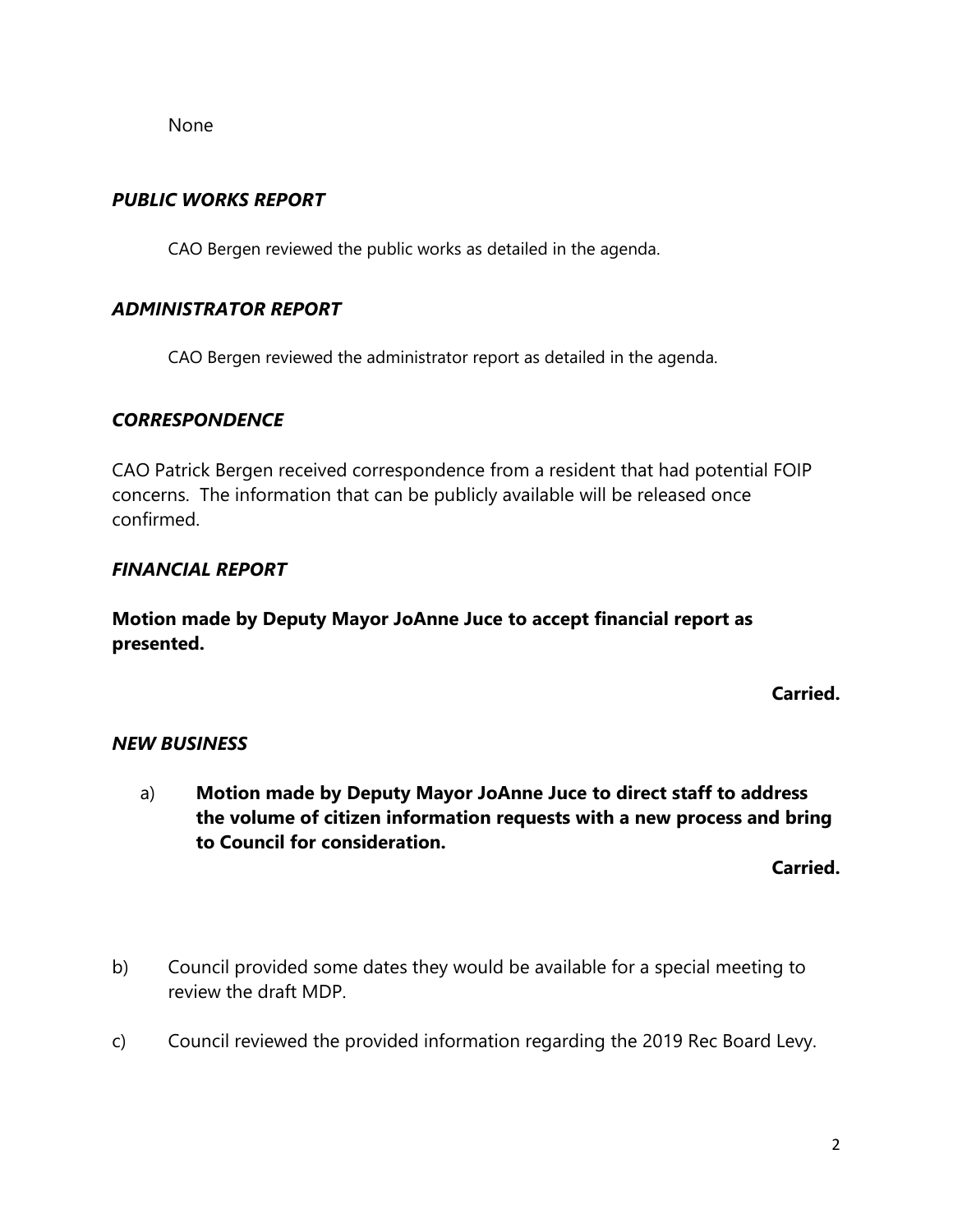- d) CAO Bergen provided an update on the recently completed campground sanitary line work.
- e) **Motion made by Councilor Peggy Hovde to direct staff to purchase a Hydrovac truck for an amount not to exceed \$55,000 excluding GST.**

**Carried.**

f) **Motion made by Mayor Stacey Hovde to direct staff to investigate the options to provide services to other municipalities.**

**Carried.**

g) Council reviewed the action list and suggested to add a barrier free entrance for the historical church as an action item.

# h) **Motion made by Deputy Mayor JoAnne Juce to appoint Alysia Kraeker to the Carmangay Library Board for a period of 3 years effective June 18, 2019.**

## **REPORTS**

## **a) ORRSC**

Councilor Peggy Hovde attended an ORRSC meeting where they reported in 2018 they had achieved revenue greater than expenses of \$185,032. There was also a presentation on Claresholm's history, from the Commercial Energy Association as well as a keynote speech from Jeff Neilson of Custom Cannabis. It was also reported that the GIS portion of ORRSC continues to grow with other municipalities joining.

# **b) MARQUIS**

Deputy Mayor Joanne Juce advised that the Vulcan County Health and Wellness Foundation provided a presentation and overview of their goals and intentions and suggested that it might be good for the Marquis Foundation to team with them in various ways, as we all plan for the future.

The Board continues to review and revise policies. One topic that we have not yet resolved is that of permitting pets, service animals, and emotional support animals to live with those residents who may have need of same. Many Seniors' facilities now permit their residents to have animals, within certain guidelines.

The new Chef, who was adding great value to the residents' dining experience, has unfortunately given his notice.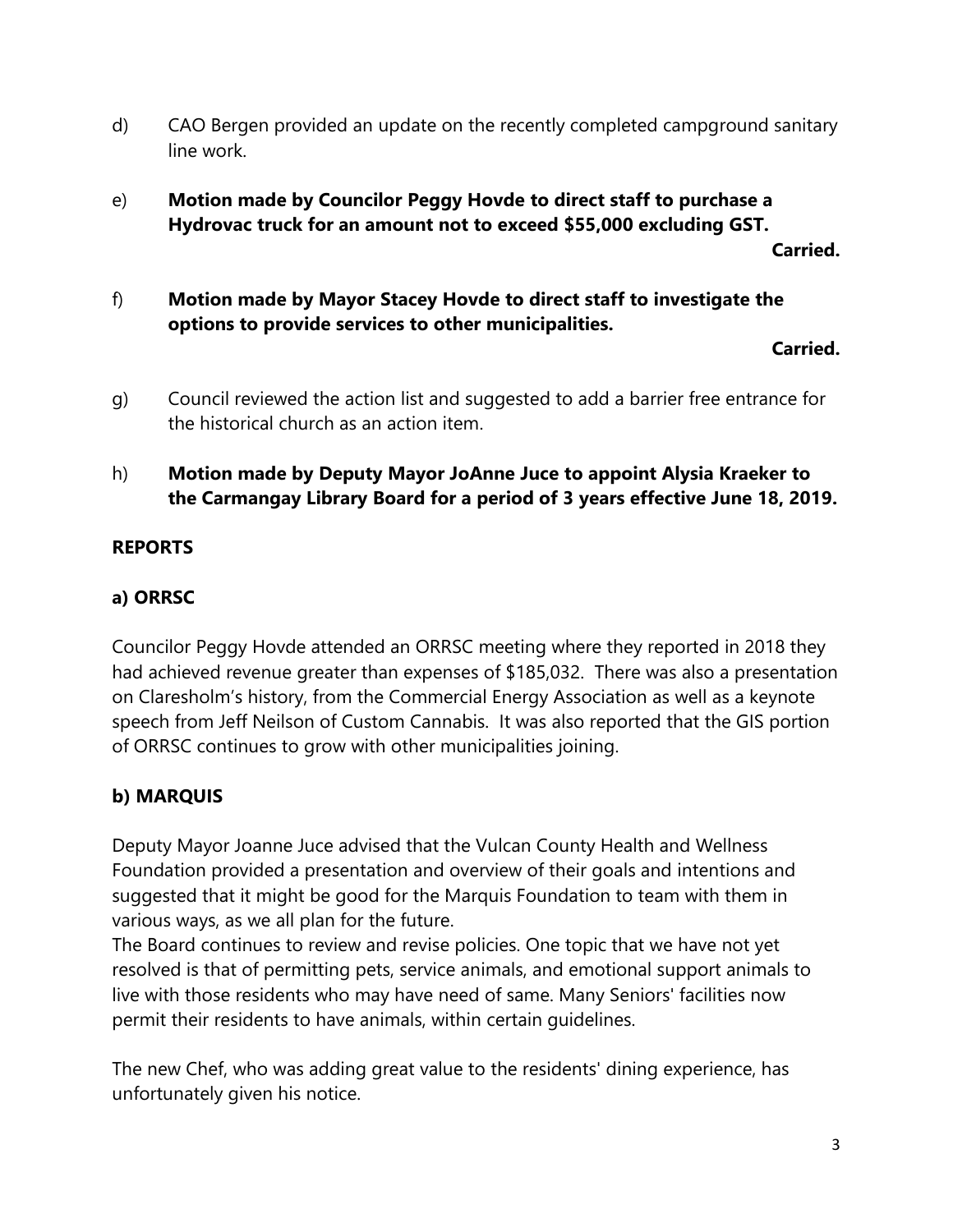# **c) VULCAN DISTRICT SOLID WASTE**

No meeting.

# **d) CARMANGAY AND DISTRICT LIBRARY BOARD**

Deputy Mayor JoAnne Juce advised that the "Friends of the Carmangay Library Association" elected an Executive. The chair is Megan Wigmeyer. Membership is \$10.00 per year. In future, there will be no reports on the "Friends..." Association, except as it affects the Library, since there is no direct connection with Council.

A 10 x 16 storage shed has been moved onto Library premises.

An outdoor community pot luck event will be held in the later afternoon and evening of June 28, sponsored by the Library and FCSS.

The Library will participate in the Barons parade on July 6, using a simple blue and yellow color theme. The theme for the Library float for the August long weekend Sports day and parade carries along with the idea of "Pretty in Pink", featuring the Pink Ladies from the musical Grease.

For both public events, one of the goals is to generate interest in the "Friends..." association.

## **e) FCSS**

Deputy Mayor JoAnne Juce advised that the Volunteer Connector presentation is taking place at the Vulcan Lodge Hall on June 27. Any service organization will benefit from sending a representative learn how this system works.

FCSS has once again assisted a lot of Seniors with preparing their tax returns. This is a great free service, and open to all Seniors residing in Vulcan County.

The Youth Center is seeking someone to work with the drop-in kids three nights a week. The Board has a couple of new members, and would still like another one or two members at large to join.

# **f) SOUTHGROW**

No meeting.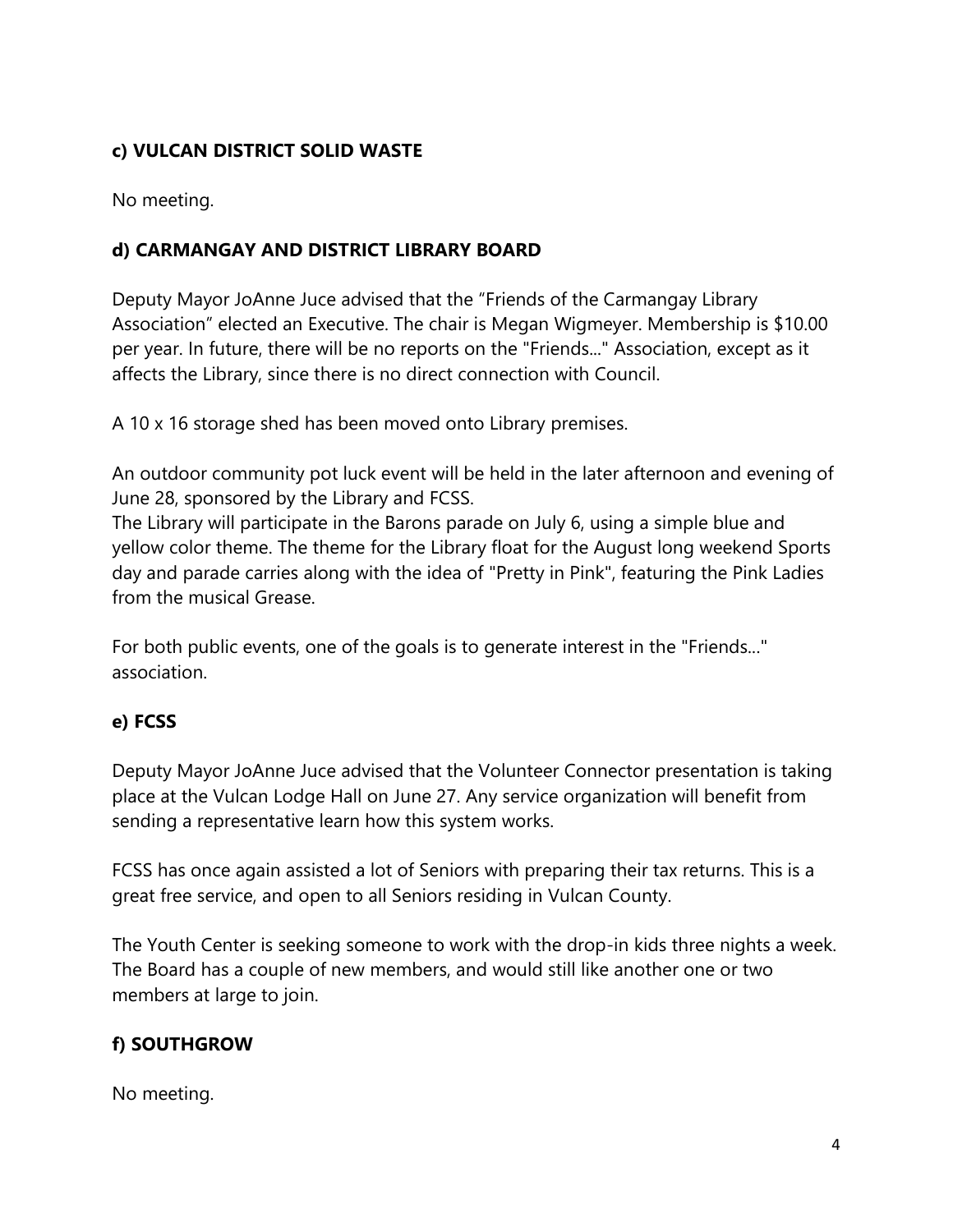## **g) TWIN VALLEY REGIONAL WATER COMMISSION**

No meeting.

## **h) MAYORS AND REEVES OF SOUTHWEST ALBERTA**

Mayor Stacey Hovde was unable to attend due to a conflict in his schedule.

## **i) HISTORICAL SOCIETY**

Deputy Mayor JoAnne Juce advised that the Historical Society and the Horticultural Association teamed up in May to clean up the yard of the Historical Church. Since then, there have been plantings of flowers and trimming of hedges. One goal is to have an afternoon tea event in the yard.

# **j) CHINOOK ARCH**

No meeting.

## **l) TEEPEE RING COMMITTEE**

No meeting.

## *ADJOURNMENT*

## **Motion made by Councilor Peggy Hovde to adjourn the meeting at 7:53pm.**

**Carried.**

Next Regular Council meeting – July 16, 2019 at 6:30 p.m. at the Carmangay Library.

Mayor Stacey Hovde

\_\_\_\_\_\_\_\_\_\_\_\_\_\_\_\_\_\_\_\_\_\_\_\_\_\_\_\_

\_\_\_\_\_\_\_\_\_\_\_\_\_\_\_\_\_\_\_\_\_\_\_\_\_\_\_\_\_